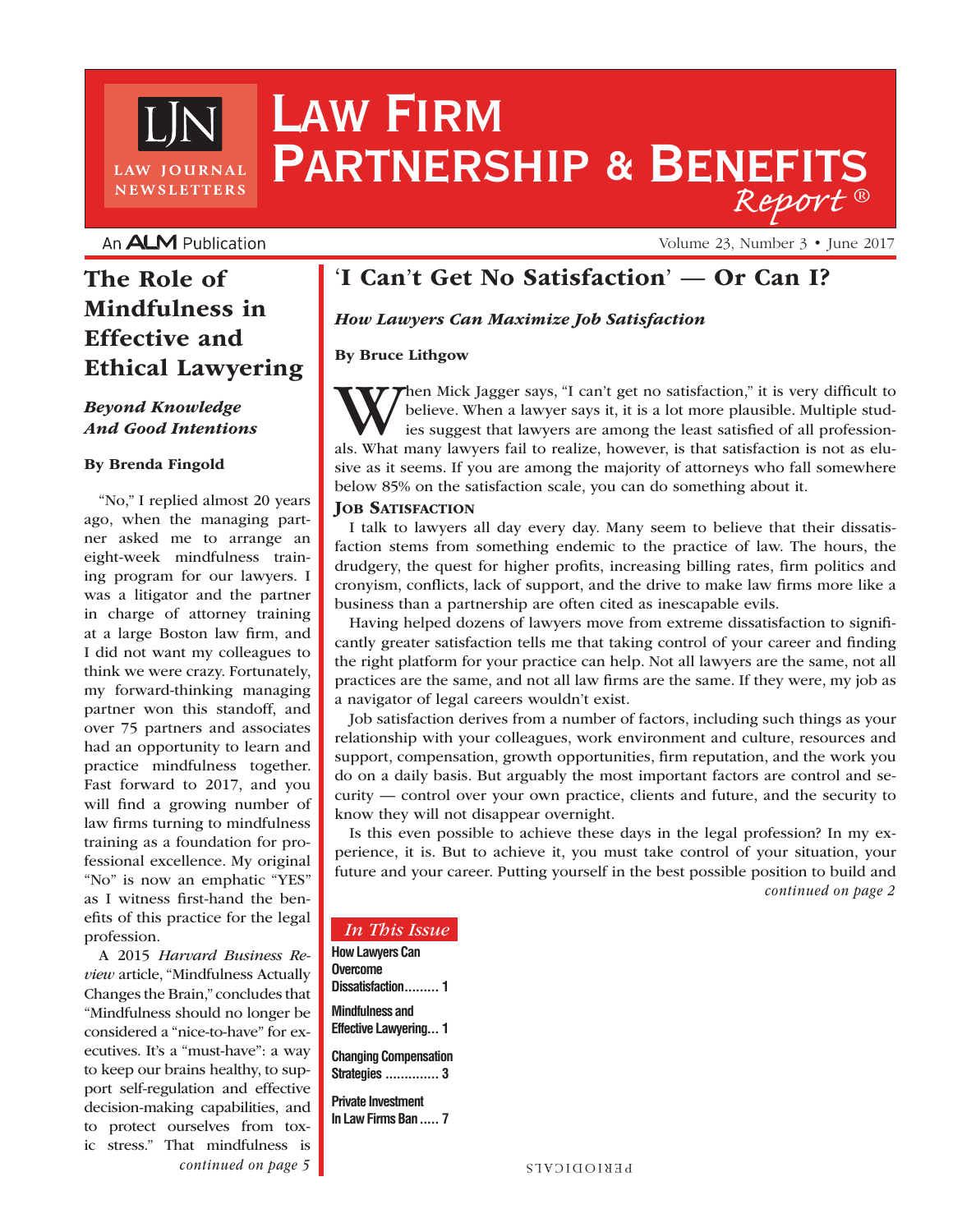# *Compensation*

#### *continued from page 4*

The size of bonus pools is growing. Many firms set aside a percentage of their profits to distribute to a select group of partners who had a particularly good year. Consultants and firm leaders say they're seeing bonus pools grow and, as with shorter-term decisions on how to distribute profits, it's in part to keep rainmakers from leaving for rivals.

A typical bonus pool is between 5% and 15% of a firm's profits, says Lisa Smith, a consultant with Fairfax Associates. Some firms can go up to 20%, however.

Rewarding partners with a bonus, rather than moving partners to a higher tier on the pay scale, is easier for long-term planning purposes, says Jacqueline Knight, a recruiter at Major, Lindsey & Africa. If the partner is not as productive the following year, it's easier to simply not give them another bonus, than it is to demote them.

"I have seen an increase at many firms in the bonus structure," Knight says.

Firms are paying attention to the profitability of partners' practices, not just their books of business. Since the recession, consultants say, firms have been forced to operate

# *Mindfulness*

#### *continued from page 1*

essential even for bright and welltrained professionals is an acknowledgement that there are factors beyond job knowledge, skill and good intentions that can trip us up, impair competence and diligence, cause us to unintentionally run afoul of an

Brenda Fingold is a mindfulness teacher and the Manager of Corporate Programs at the Center for Mindfulness at the University of Massachusetts Medical School. She spent 17 years at the Boston law firm of Hale and Dorr and is a founder and former chair of the Professional Development Consortium.

more like businesses in which every line item on their budget matters. That means simply making money isn't enough. Practices must be efficient and realization rates matter — a scenario only intensified in a low-growth market.

"Historically, most firms were, and still are, top-line oriented," says Altonji. "They look at your book of business [when determining compensation.] I have to tell you, not all dollars were created equal."

Profitability, in particular, has become a focus of compensation committees. Some firm leaders say they are generally taking more data into account when measuring a partner's performance.

"We are looking at using more analytics rather than anecdotal evidence," says McDermott Will & Emery chairman Ira Coleman. When determining compensation, the firm "look[s] at all the clients this person touched or all the lawyers and professionals this person brought in to help the clients."

#### Compensation and CILTURE

Having an open compensation system makes the firm's decisions about who makes what much more consequential.

"Because it's transparent, in addition to just deciding what each partner's compensation is, we're

ethical rule and make it very challenging to sustain high achievement and well-being over a 40- to 50-year legal career.

#### Mindfulness and

#### **LAWYERS**

The practice of mindfulness can be defined as paying attention in a particular way: on purpose, in the present moment and without judgment. Have you ever driven somewhere, parked your car and then realized that you had little memory of what appeared along the way? Or been reading and became so distracted that you had to reread pages you thought you had already read? The ability to direct and sustain focus is essential for lawyers. Yet, a study at Harvard University sending messages to all the partners as to what is being rewarded," Weil's Wolf says.

But a chair whose firm has a closed system makes the case that if partners don't know their colleagues' compensation, they spend less time worrying about who makes what. A closed system is beneficial to culture because resentments are less likely to build, he says.

Decisions about every aspect of partner compensation from how to award points to who gets to see the final breakdown have an impact on another, more nebulous concept that law firm leaders love to talk about: culture.

"Compensation drives culture by far more than any other attribute," says the chairman of a top Am Law 100 firm.

Culture and that historical understanding of the definition of partnership are often what have kept law firms from radically altering compensation or partnership structures. But they have also contributed to overcapacity at many firms.

If an Am Law 200 firm started anew today, would it be structured like the rest? The shifting partner compensation models are testing the bounds of a law firm's culture in the face of the business realities of running a partnership akin to a Fortune 1000 enterprise.

—❖—

concluded that 47% of our waking hours are spent thinking about something other than what we are doing at the time. A human mind, even a well-disciplined legal mind, is wired for survival and "wandering" is simply a natural part of that system. However, it can lead us to operating on autopilot, reacting to situations in habitual and knee-jerk ways that compromise our ability to make skillful choices and to be fully present for ourselves, our clients, our colleagues and our work.

#### Enhancing Problem-

### Solving and Decision-**MAKING**

Neuroscience tells us that mind*continued on page 6*